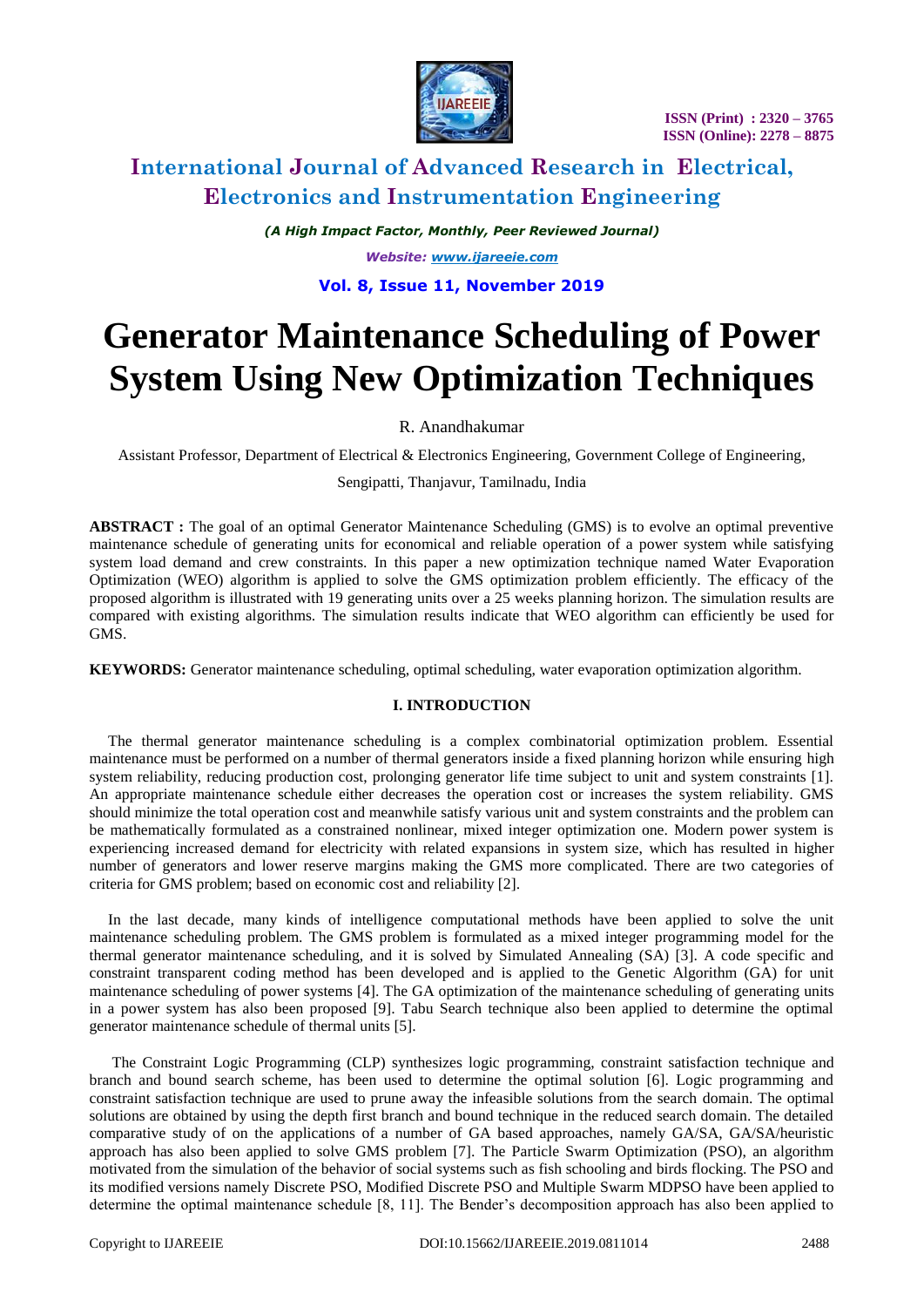

*(A High Impact Factor, Monthly, Peer Reviewed Journal)*

*Website: [www.ijareeie.com](http://www.ijareeie.com/)*

## **Vol. 8, Issue 11, November 2019**

power plant preventive maintenance scheduling [10]. The multiple swarms MDPSO has been proposed to solve GMS problems [11].

The hybrid solution techniques are also been applied to determine the optimal solution for GMS problems [12]. In this paper, a WEO [13] algorithm is proposed to determine the optimal solution for GMS problems.

#### **II. PROBLEM FORMULATION**

The objective function for GMS model

$$
\text{Min} \sum_{z=1}^{Z} \sum_{y=1}^{Y} \Big[ U_{zy} \Big( A_y + B_y P_{yz} + C_y P_{yz}^2 \Big) \Big] + \sum_{y=1}^{Y} F V_y \Big( P_y \Big) \tag{2.1}
$$

Where  $FV_v(P_v)$  is expressed as a linear equation of production cost.  $F V_v(P_v) = V_v D_v$ 

 $\overline{C}$  $\left\{ \right.$  $\int$  $=$ 0 1  $D_{yz} = \begin{cases} 1 \\ 0 \end{cases}$  if unit y start maintenance at week z for each time period z, z = 1,2,3,....z.

The objective function of the problem is subjected to constraints as given below.

a) Load Balance

$$
\sum_{z=1}^{Z} U_{zy} P_{zy} = D_y \tag{2.2}
$$

- b) Generator Output Limit  $P_{Y \text{min}} \leq P_{zy} \leq P_{y \text{max}}$  $(2.3)$
- c) Spinning Reserve

$$
\sum_{y=1}^{Y} U_{zy} P_{y \max} \ge D_y \left( 1 + r_z \frac{0}{0} \right)
$$
\n(2.4)

d) Maintenance Window

$$
U_{zy} = \begin{cases} 1, t \le e_y, t \ge l_y + d_y \\ 0, S_y \le t \le S_y + d_y \\ 0, 1, e_y \le t \le l_y \end{cases}
$$
 (2.5)

e) Maintenance Area

$$
\sum_{y=1}^{Y} \left(1 - U_{zy}\right) \le \beta \tag{2.6}
$$

f) Crew Constraint

$$
\sum_{z=1}^{Z} \sum_{y=1}^{Y} \left(1 - U_{zy}\right) \le C_r \tag{2.7}
$$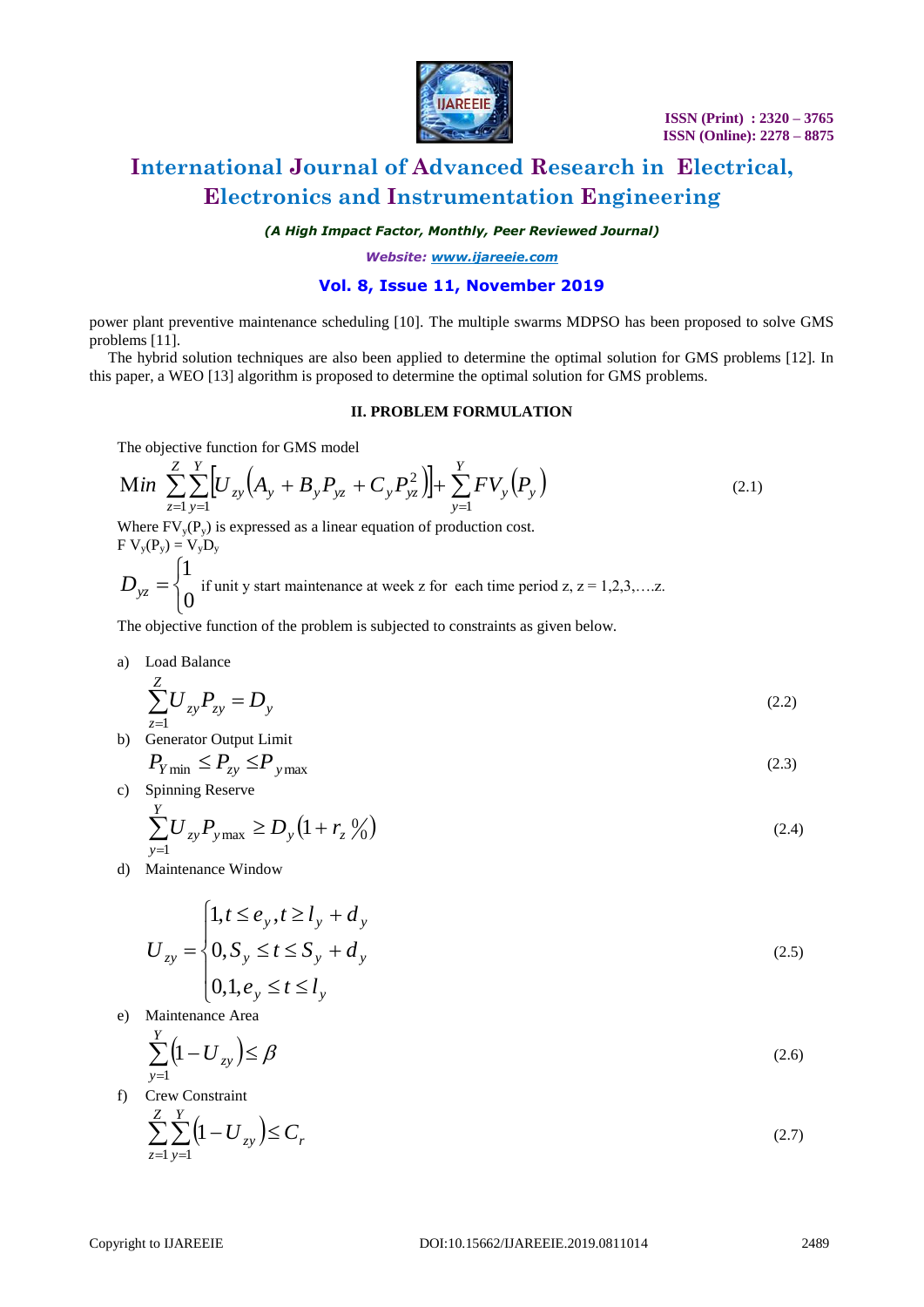

*(A High Impact Factor, Monthly, Peer Reviewed Journal)*

*Website: [www.ijareeie.com](http://www.ijareeie.com/)*

### **Vol. 8, Issue 11, November 2019**

#### **III. WATER EVAPORATION OPTIMIZATION ALGORITHM**

The evaporation of water is very important in biological and environmental science. The water evaporation from bulk surface such as a lake or a river is different from evaporation of water restricted on the surface of solid materials. In this WEO algorithm water molecules are considered as algorithm individuals. Solid surface or substrate with variable wettability is reflected as the search space. Decreasing the surface wettability (substrate changed from hydrophility to hydrophobicity) reforms the water aggregation from a monolayer to a sessile droplet.

Such a behavior is consistent with how the layout of individuals changes to each other as the algorithm progresses. And the decreasing wettability of surface can represent the decrease of objective function for a minimizing optimization problem. Evaporation flux rate of the water molecules is considered as the most appropriate measure for updating individuals which its pattern of change is in good agreement with the local and global search ability of the algorithm and make this algorithm have well converged behavior and simple algorithmic structure. The details of the water evaporation optimization algorithm are well presented in [13]. In the WEO algorithm, each cycle of the search consists of following three steps (i) Monolayer Evaporation Phase, this phase is considered as the global search ability of the algorithm (ii) Droplet Evaporation Phase, this phase can be considered as the local search ability of the algorithm and (iii) Updating Water Molecules, the updating mechanism of individuals.

#### **(i) Monolayer Evaporation Phase**

In the monolayer evaporation phase the objective function of the each individuals  $Fit<sub>i</sub><sup>t</sup>$  is scaled to the interval [-3.5, -0.5] and represented by the corresponding  $E_{sub}(i)$ <sup>t</sup> inserted to each individual (substrate energy vector), via the following scaling function.

$$
E_{sub}(i)^{t} = \frac{(E_{\text{max}} - E_{\text{min}}) \times (Fit^{t}_{i} - Min(Fit))}{(Max(Fit) - Min(Fit))} + E_{\text{min}}
$$
\n(3.1)

Where  $E_{\text{max}}$  and  $E_{\text{min}}$  are the maximum and minimum values of  $E_{\text{sub}}$  respectively. After generating the substrate energy vector, the Monolayer Evaporation Matrix (MEP) is constructed by the following equation.

$$
MEP_{ij}^{t} = \begin{cases} 1if \; rand_{ij} \leq \exp(E_{sub}(i)^{t}) \\ 0if \; rand_{ij} \geq \exp(E_{sub}(i)^{t}) \end{cases}
$$
 (3.2)

where MEP<sub>t</sub><sup>ij</sup> isthe updating probability for the j<sup>th</sup> variable of the i<sup>th</sup> individual or water molecule in the t<sup>th</sup> iteration of the algorithm. In this way an individual with better objective function is more likely to remain unchanged in the search space.

#### **(ii) Droplet Evaporation Phase**

In the droplet evaporation phase, the evaporation flux is calculated by the following equation.

$$
J(\theta) = J_o P_o \left( \frac{2}{3} + \frac{\cos^3 \theta}{3} - \cos \theta \right) \left( 1 - \cos \theta \right)
$$
\n(3.3)

where  $J_0$  and  $P_0$  are constant values. The evaporation flux value is depends upon the contact angle  $\Theta$ , whenever this angle is greater and as a result will have less evaporation. The contact angle vector is represented the following scaling function.

$$
\theta(i)^{t} = \frac{(\theta_{\text{max}} - \theta_{\text{min}}) \times (Fit^{t}_{i} - Min (Fit))}{(Max (Fit) - Min (Fit))} + \theta_{\text{min}}
$$
\n(3.4)

Where the min and max are the minimum and maximum functions. The  $\Theta_{\text{min}} \& \Theta_{\text{max}}$  values are chosen between - $50^{\circ} < \Theta < 20^{\circ}$  is quite suitable for WEO. After generating contact angle vector  $\Theta(i)^{t}$  the Droplet Probability Matrix (DEP) is constructed by the following equation.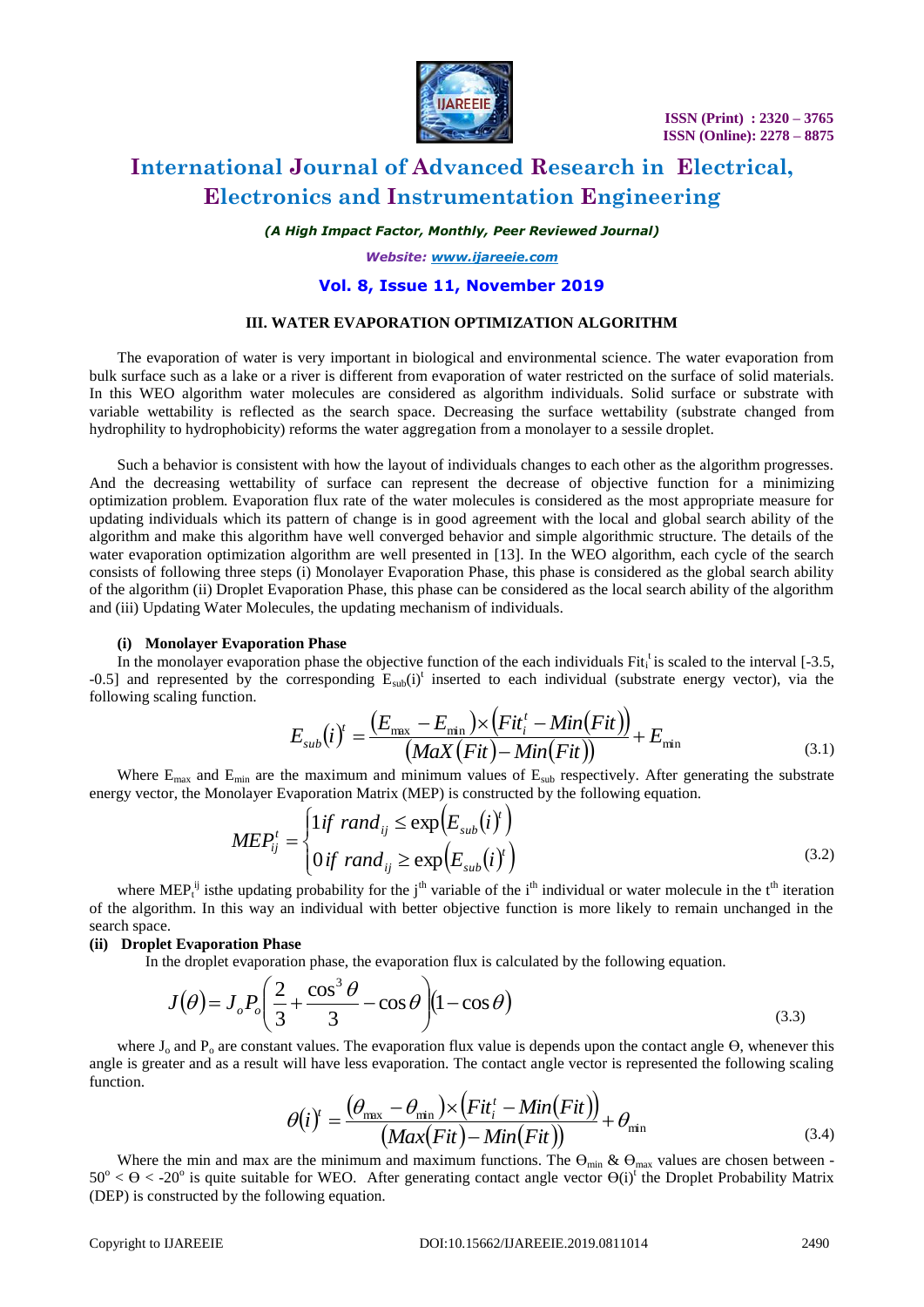

*(A High Impact Factor, Monthly, Peer Reviewed Journal)*

*Website: [www.ijareeie.com](http://www.ijareeie.com/)*

### **Vol. 8, Issue 11, November 2019**

$$
DEF_{ij}^{t} = \begin{cases} 1 if \quad rand_{ij} < J(\theta_i^{(t)}) \\ 0 if \quad rand_{ij} \ge J(\theta_i^{(t)}) \end{cases} \tag{3.5}
$$

where  $DEF_{ij}$  is the updating probability for the j<sup>th</sup> variable of the i<sup>th</sup> individual or water molecule in the t<sup>th</sup> iteration of the algorithm.

#### **(iii) Updating Water Molecules**

In the WEO algorithm the number of algorithm individuals or number of water molecules (nWM) is considered constant in all  $t<sup>th</sup>$  iterations, where t is the number of current iterations. Considering a maximum value for algorithm iterations  $(t_{\text{max}})$  is essential for this algorithm to determine the evaporation phase and for stopping criterion. When a water molecule is evaporated it should be renewed. Updating or evaporation of the current water molecules is made with the aim of improving objective function. The best strategy for regenerating the evaporated water molecules is using the current set of water molecules  $(WM^{(t)})$ . In this way a random permutation based step size can be considered for possible modification of individual as:

$$
S = rand.(WM(t)[permute1(i)(j)] – WM(t)[permute2(i)(j)])
$$
\n(3.6)

where rand is a random number in  $[0,1]$  range, permute1and permute 2 are different rows of permutation functions. i is the number of water molecule, j is the number of dimensions of the problem. The next set of molecules  $(WM^{(t+1)})$  is generated by adding this random permutation based step size multiplied by the corresponding updating probability (monolayer evaporation and droplet evaporation probability) and can be stated mathematically as:

$$
WM^{(t+1)} = WM^{(t)} + S \times \begin{cases} MEP^{(t)} \ t \le t_{\text{max}} / 2 \\ DEP^{(t)} \ t > t_{\text{max}} / 2 \end{cases}
$$
(3.7)

Each water molecule is compared and replaced by the corresponding renewed molecule based on objective function. It should be noted that random permutation based step size can help in two aspects. In the first phase, water molecules are more far from each other than the second phase. In this way the generated permutation based step size will guarantee global and local capability in each phase.

#### **IV. IMPLEMENTATION OF WEO ALGORITHM TO SOLVE GMS**

The detailed algorithmic steps for proposed MWEO algorithm to solve an UC problem are presented below.

**Step 1:** Initialize total no of generating units, capacity of generating units, maintenance duration, crew requirement, load demand, number of water molecules, maximum number of algorithm iteration  $(t_{\text{max}})$ , MEP<sub>min</sub>, MEP<sub>max</sub>, DEP<sub>min</sub>,  $DEP<sub>max</sub>$ 

**Step 2**: Randomly initialize all water molecules.

**Step 3:** Obtain the maintenance schedule of generating units and compute the objective function given by Eq. (2.1), subject to constraints (2.2) to (2.7) for all water molecules.

**Step 4:** Check whether *t* (current iteration)  $\leq t_{\text{max}}/2$ .

**Step 5:** If step 4 is satisfied, then, water molecules are globally evaporated based on monolayer evaporation probability MEP using Eq. (3.2).

**Step 6**: For  $t > (1 + t_{max}/2)$ , Based on DEP (Eq. 3.5), in the modified evaporation occurs.

**Step 7:** Generate random permutation based step size matrix according to Eq. (3.6).

**Step 8**: Generate evaporated water molecules by adding the product of step size matrix and evaporation matrix to the current set of molecules  $MWM^{(t)}$  by using Eq. (3.7) and update the matrix of water molecules.

**Step 9:** Compare and update the water molecules.

**Step 10:** Return the best water molecule

**Step 11**: If the number of iteration of the algorithm (t) becomes larger than the maximum number of iterations  $(t_{max})$ , the algorithm terminates. Otherwise go to step 3.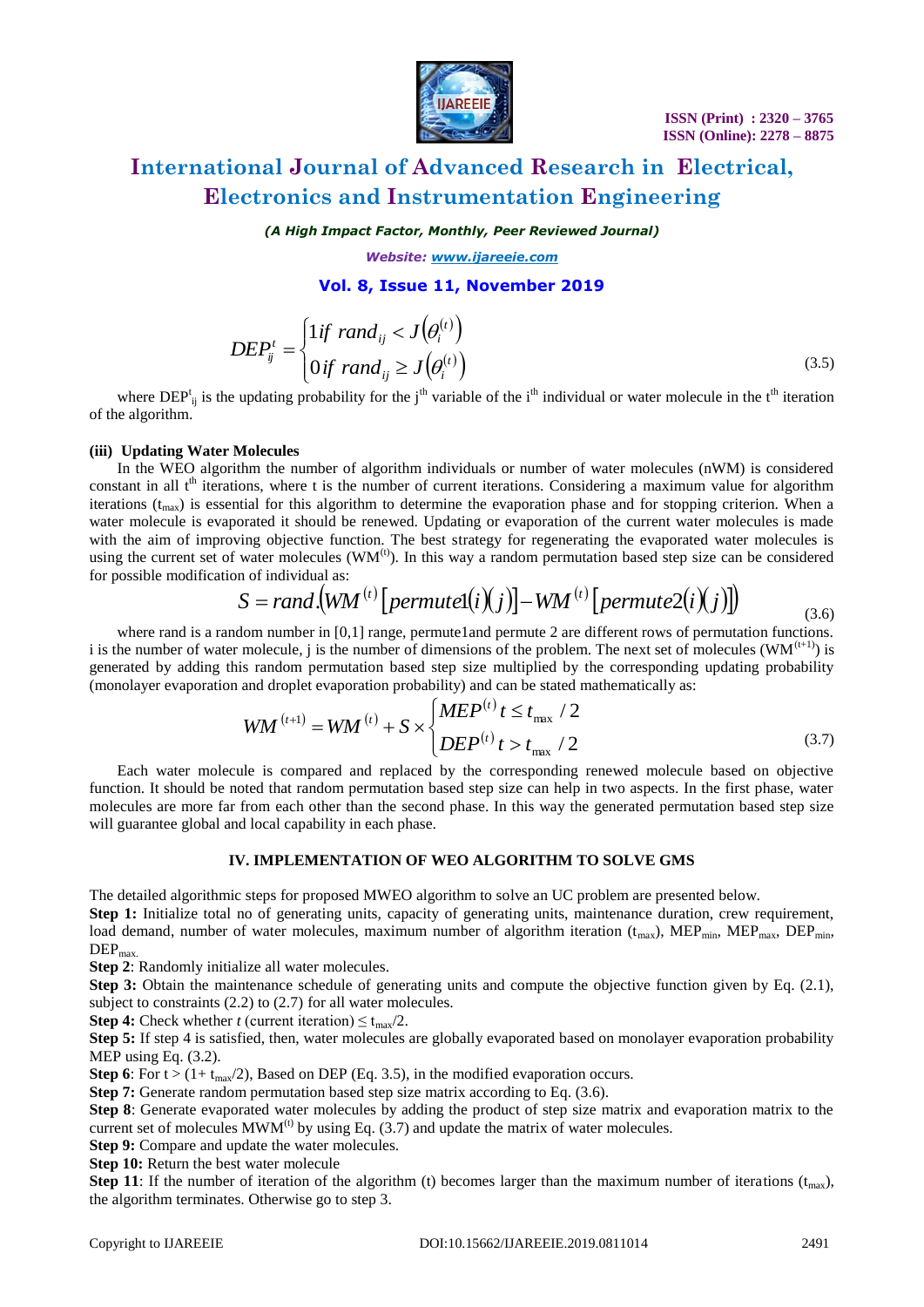

*(A High Impact Factor, Monthly, Peer Reviewed Journal)*

*Website: [www.ijareeie.com](http://www.ijareeie.com/)*

### **Vol. 8, Issue 11, November 2019**

### **V. SIMULATION RESULTS AND DISCUSSION**

In this case, the 19-unit system over a planning horizon of 25 weeks is considered. The WEO algorithm parameters for all test systems are shown in **Table 5.1**. The simulation is performed for 100 trials and the obtained results for 19 unit system over 25 weeks planning horizon is presented in **Table 5.2**. The system particulars are presented in [12]. The optimized cost obtained by the proposed as well as existing algorithm is presented in **Table 5.3.** From the simulation results it is clear that the proposed algorithm obtained the better results than existing algorithms.

## **TABLE 5.1 PROBLEM PARAMETERS OF WEO**

| <b>Problem Parameters</b>                         | <b>WEO</b> |
|---------------------------------------------------|------------|
| Water Molecules (nWM)                             | 10         |
| Maximum Number of Algorithm Iteration $(t_{max})$ | 100        |
| $MEP_{min}$                                       | 0.03       |
| $MEP_{max}$                                       | 0.6        |
| $DEP_{min}$                                       | 0.6        |
| $\rm{DEP}_{max}$                                  |            |

#### **TABLE 5.2 SIMULATION RESULTS OF 19 GENERATING UNIT SYSTEM**

| <b>Maintenance</b><br><b>Period</b> | Generating units index of scheduled maintenance |              |              |                         |              |              |                |              |              |              |                |              |              |              |                  |                |              |                    |                |
|-------------------------------------|-------------------------------------------------|--------------|--------------|-------------------------|--------------|--------------|----------------|--------------|--------------|--------------|----------------|--------------|--------------|--------------|------------------|----------------|--------------|--------------------|----------------|
| weeks                               | 1                                               | $\mathbf{2}$ | 3            | $\overline{\mathbf{4}}$ | 5            | 6            | $\overline{7}$ | 8            | 9            | 10           | 11             | 12           | 13           | 14           | 15               | 16             | 17           | 18                 | 19             |
| 1<br>л                              | 1                                               | 1            | 1            | 1                       | 1            | $\mathbf{1}$ | 1              | 1            | 1            | 1            | 1              | $\mathbf{1}$ | 1            | 1            | $\mathbf{1}$     | 1              | $\mathbf{1}$ | 1                  | 1              |
| $\overline{2}$                      | 1                                               | 1            | 1            |                         | $\theta$     | 1            | 1              | 1            | 1            | 1            | $\overline{0}$ | 1            |              | $\Omega$     | 1                |                | 1            | 1                  | 1              |
| 3                                   | 1                                               | $\Omega$     | 1            | 1                       | 1            | $\mathbf{1}$ | 1              | 1            | $\mathbf{1}$ | $\mathbf{1}$ | $\mathbf{1}$   | $\mathbf{1}$ | 1            | 1            | 1                |                |              |                    | $\overline{0}$ |
| 4                                   | $\mathbf{1}$                                    | 1            | 1            | 1                       | 1            | $\mathbf{1}$ | 1              | $\mathbf{1}$ | 1            | $\mathbf{1}$ | $\mathbf{1}$   | $\theta$     | 1            | 1            | $\,1\,$          | 1              | 1            |                    | 1              |
| 5                                   | $\mathbf{1}$                                    | 1            | $\mathbf{1}$ | 1                       | 1            | $\theta$     | 1              | 1            | $\theta$     | $\mathbf{1}$ | $\mathbf{1}$   | $\mathbf{1}$ | 1            | 1            | 1                |                | $\mathbf{1}$ |                    | 1              |
| 6                                   | $\mathbf{1}$                                    | 1            | 1            |                         | 1            | $\mathbf{1}$ |                | 1            |              | $\mathbf{1}$ | 1              | $\mathbf{1}$ | $\Omega$     |              | 1                |                |              |                    | 1              |
| 7                                   | $\mathbf{1}$                                    | 1            | 1            |                         | 1            | $\mathbf{1}$ | $\mathbf{0}$   | $\mathbf{1}$ | $\mathbf{1}$ | $\mathbf{1}$ | $\mathbf{1}$   | $\mathbf{1}$ | 1            | 1            | $\mathbf{1}$     |                |              |                    | 1              |
| 8                                   | 1                                               | $\Omega$     | 1            | 1                       | 1            | $\mathbf{1}$ | $\mathbf{1}$   | $\Omega$     | 1            | $\theta$     | $\theta$       | $\mathbf{1}$ | 1            | 1            | $\boldsymbol{0}$ | 1              | $\mathbf{1}$ | 1                  | 1              |
| 9                                   | $\mathbf{1}$                                    | $\mathbf{1}$ | 1            | $\theta$                | 1            | 1            |                | 1            | $\mathbf{1}$ | $\mathbf{1}$ | 1              | $\theta$     | 1            | 1            | 1                |                |              |                    | $\overline{0}$ |
| 10                                  | 1                                               | 1            | $\mathbf{1}$ |                         | $\theta$     | $\mathbf{1}$ | $\mathbf{1}$   | $\mathbf{1}$ | 1            | $\mathbf{1}$ | $\mathbf{1}$   | $\mathbf{1}$ | $\mathbf{0}$ | 1            | 1                |                | 1            |                    | 1              |
| 11                                  | 1                                               | $\mathbf{1}$ | 1            | 1                       | $\mathbf{1}$ | $\theta$     |                | 1            | 1            | $\mathbf{1}$ | $\mathbf{1}$   | $\mathbf{1}$ | 1            | 1            | 1                | $\overline{0}$ | 1            |                    | 1              |
| 12                                  | $\theta$                                        | 1            | $\mathbf{1}$ | 1                       | $\mathbf{1}$ | $\mathbf{1}$ | 1              | 1            | $\mathbf{1}$ | $\mathbf{1}$ | $\mathbf{1}$   | $\mathbf{1}$ | 1            | 1            | $\,1$            |                | $\theta$     |                    | 1              |
| 13                                  | $\mathbf{1}$                                    | $\Omega$     | 1            |                         | 1            |              |                | 1            |              | $\mathbf{1}$ | 1              | $\mathbf{1}$ |              | $\mathbf{0}$ | 1                |                |              |                    | 1              |
| 14                                  | $\mathbf{1}$                                    | $\mathbf{1}$ | $\mathbf{1}$ | $\mathbf{1}$            | $\mathbf{1}$ | $\mathbf{1}$ | 1              | $\mathbf{1}$ | $\mathbf{1}$ | $\mathbf{0}$ | $\mathbf{1}$   | $\mathbf{1}$ | $\Omega$     | $\mathbf{1}$ | $\mathbf{1}$     |                | 1            | 1                  | 1              |
| 15                                  | $\mathbf{1}$                                    | $\mathbf{1}$ | 1            | $\theta$                | 1            | $\mathbf{1}$ | $\mathbf{1}$   | 1            | 1            | $\mathbf{1}$ | $\mathbf{1}$   | $\mathbf{1}$ | 1            | $\mathbf{1}$ | $\mathbf{1}$     |                | $\mathbf{1}$ | -1<br>$\mathbf{I}$ | 1              |
| 16                                  | 1                                               | 1            | 1            | 1                       | 1            | $\mathbf{1}$ | $\mathbf{1}$   | $\mathbf{1}$ | 1            | 1            | $\Omega$       | $\mathbf{1}$ | 1            | $\mathbf{1}$ | 1                | 1              | 1            | 1                  | $\theta$       |
| 17                                  | 1                                               | $\mathbf{0}$ | 1            | 1                       | 1            | $\mathbf{1}$ | $\mathbf{1}$   | 1            | 1            | $\mathbf{1}$ | 1              | $\mathbf{1}$ | 1            | 1            | 1                |                | $\mathbf{1}$ | -1                 | 1              |
| 18                                  | 1                                               | $\mathbf{1}$ | 1            |                         | $\theta$     | $\mathbf{1}$ |                |              | $\mathbf{1}$ | $\mathbf{1}$ | 1              | $\mathbf{1}$ | $\mathbf{0}$ | 1            | 1                |                | 1            |                    | 1              |
| 19                                  | $\mathbf{1}$                                    | 1            | 1            | п                       | 1            | -1           | -1             |              | 1            | $\mathbf{1}$ | -1             | $\theta$     |              | $\mathbf{1}$ | 1                |                |              |                    | $\mathbf{1}$   |